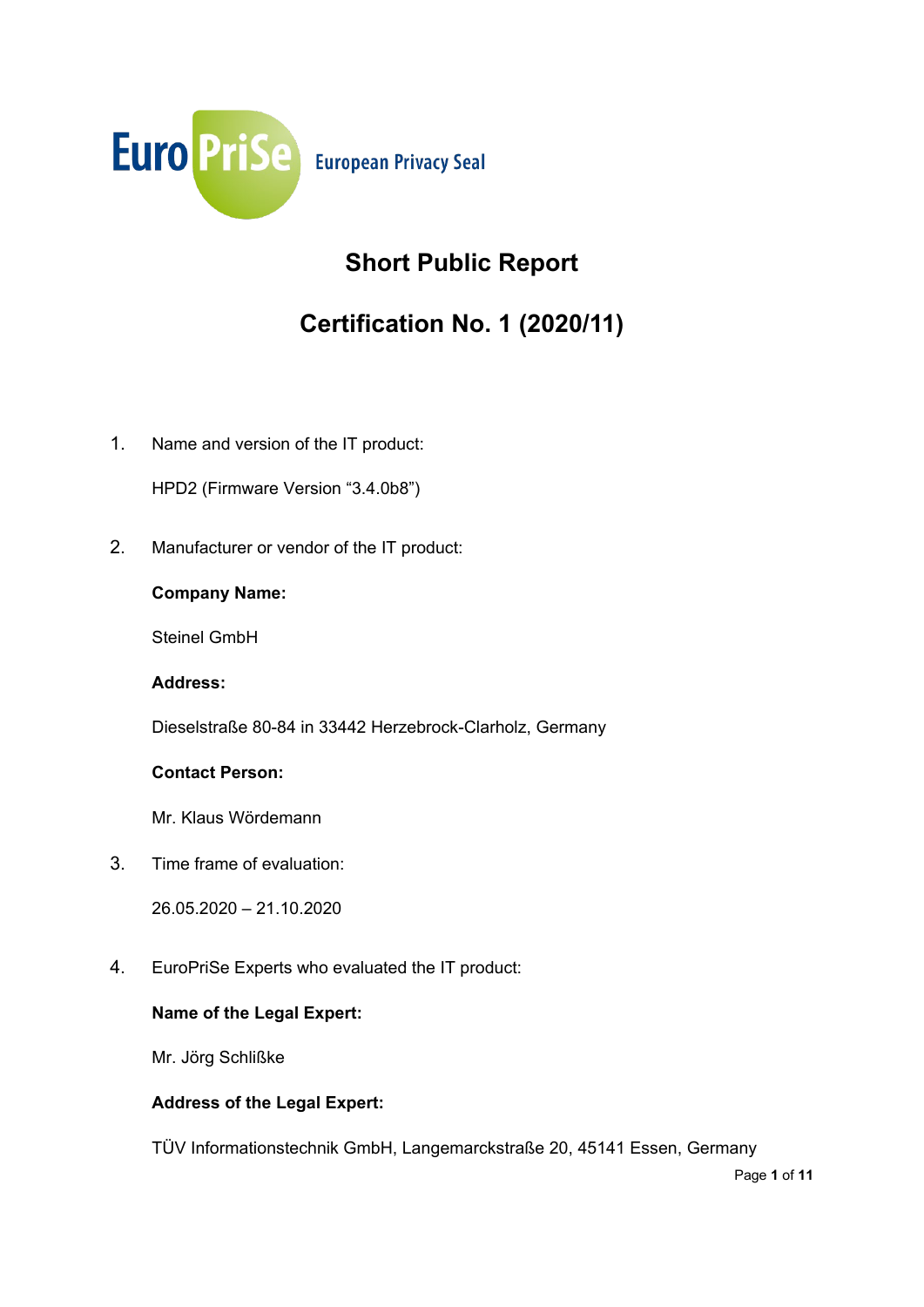#### **Name of the Technical Experts:**

Mr. Philip Riese and Mr. Tobias Mielke

#### **Address of the Technical Experts:**

TÜV Informationstechnik GmbH, Langemarckstraße 20, 45141 Essen, Germany

5. Certification Authority:

#### **Name:**

EuroPriSe Certification Authority

#### **Address:**

Joseph-Schumpeter-Allee 25, 53227 Bonn, Germany

#### **eMail:**

contact@european-privacy-seal.eu

6. Specification of Target of Evaluation (ToE):

The ToE is HPD2. This **includes**:

- The internal data flow of HPD2
- The process of anonymization
- The web interface for administration (e.g. configuration, access)
- Ethernet, USB, and Debugging interface
- Interface to external Gateways
- Internal memory of the device

#### The ToE **does not include**:

- Special hardware functions (camera, sensors for temperature and humidity)
- **Ethernet Hardware**
- Network and Infrastructure of users of the product
- External data flow and Gateway to cloud solutions for preparing statistics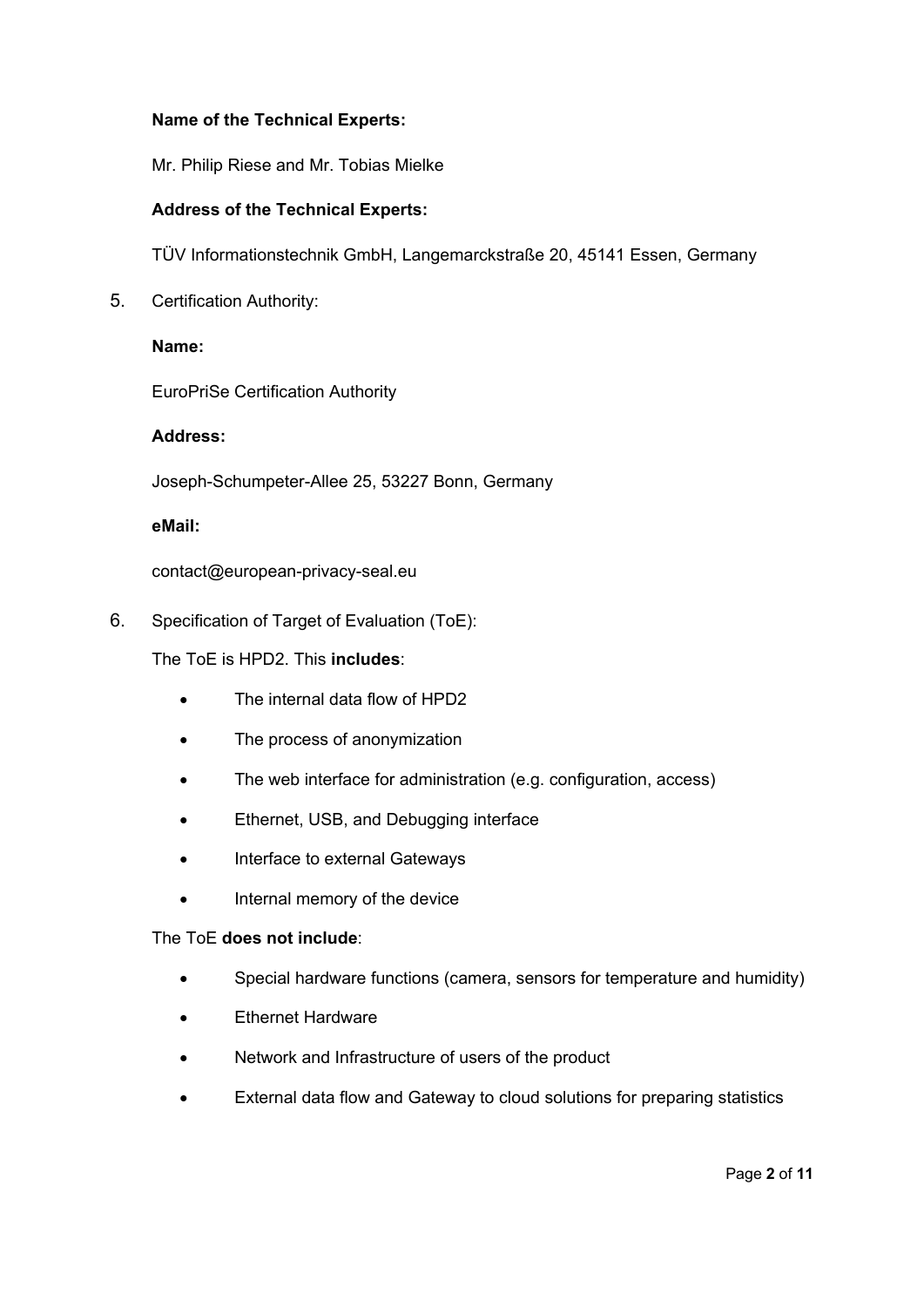#### 7. General description of the IT product:

The HPD2 is an optical presence detector, which detects the presence of people in a defined room. The room can also be divided into different zones, in which the persons per zone are counted separately. With this unique technology, both the presence and the exact number of people in a room can be detected precisely and in real time.

HPD2 can be used in the context of desk sharing or flexible workplaces to provide employees with an overview of (un)available desks . Furthermore, it allows the users to manage the availability of meeting rooms or to facilitate an efficient lift usage by counting the number of persons waiting for a lift. In addition, HPD2 can be used for energy management: E.g., light, heating and air-conditioning can be controlled in line with the demand resulting from the number of people present in a room. Finally, it could also be used in emergency cases to see how many people are in a room.

The core of the personal sensor is a high-precision optical system combined with a neural AI (artificial intelligence) algorithm. An integrated image analysis provides the corresponding data in real time. The image analysis, i.e. the processing of possible personal data, takes place exclusively in the device itself. The image processing carried out directly in the sensor provides information on the number of persons and their position - real personal images are not output. The HPD2 also has integrated temperature and humidity sensors.

The HPD2 (actual firmware "fwupdate-3.4.0b8") is a self-contained system (no dependencies on cloud components) that can detect and count human torsi with the help of a camera (CMOS sensor). The manufacturer trained the integrated neural network with 150,000 positive and 7 million negative examples for an upper body. For presence detection, users can freely define different zones within a radius of 10-12 metres and an opening angle of 110° around a single HPD2. Users are able to change this at any time. For each of the individual detection zones it is possible to indicate the number of persons present in each case.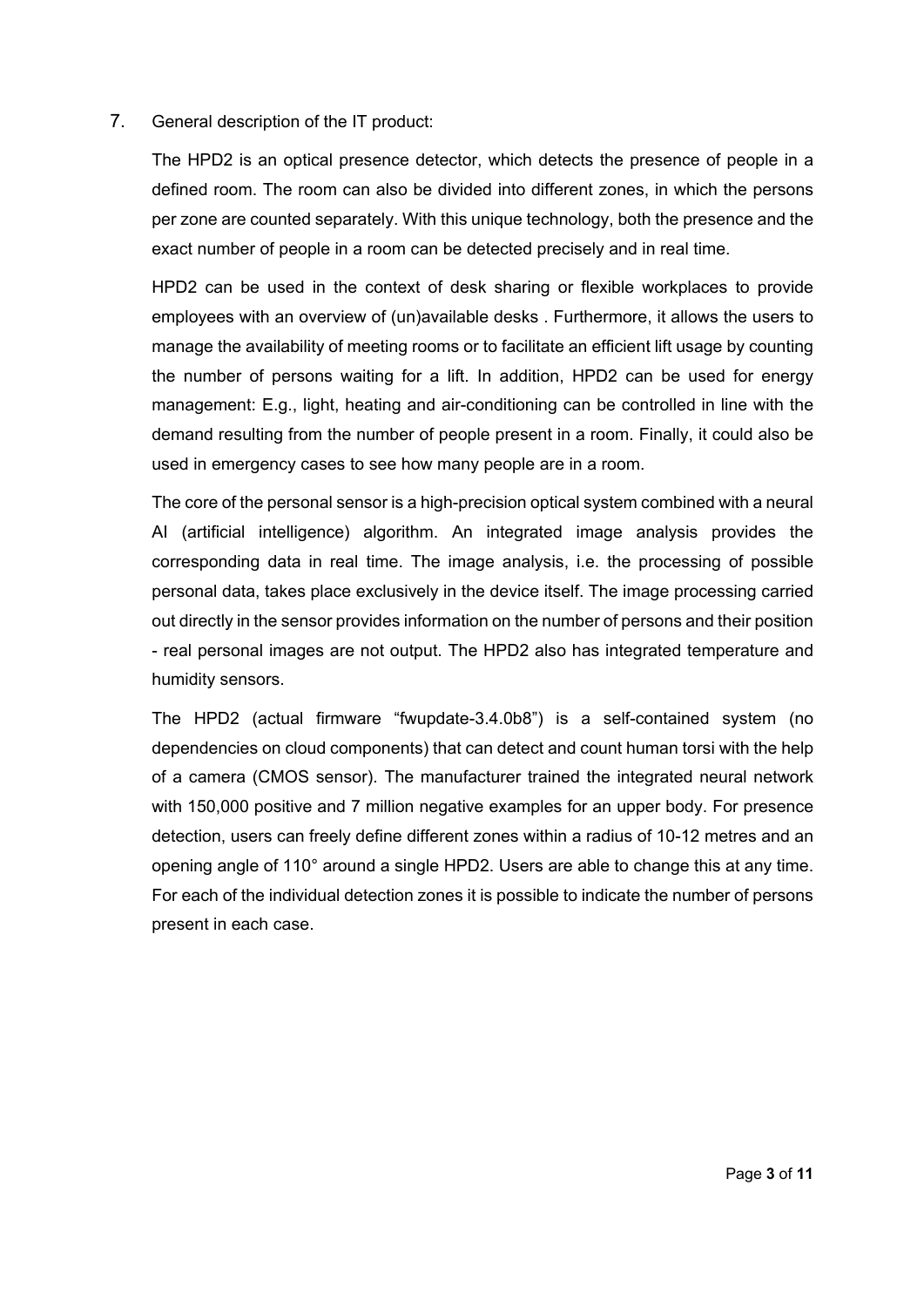



The camera images are only captured and kept available for as long as the calculation of the number of persons takes (duration<1 second). Afterwards, the images are automatically discarded and there is no possibility to change this process. Only the anonymized number of persons who are in the room or in the corresponding zones is output.

Within the Smart Workspace, the sensor does not actively send data at any time. HPD2 is regularly interrogated via the gateway component using the REST interface located on the sensor.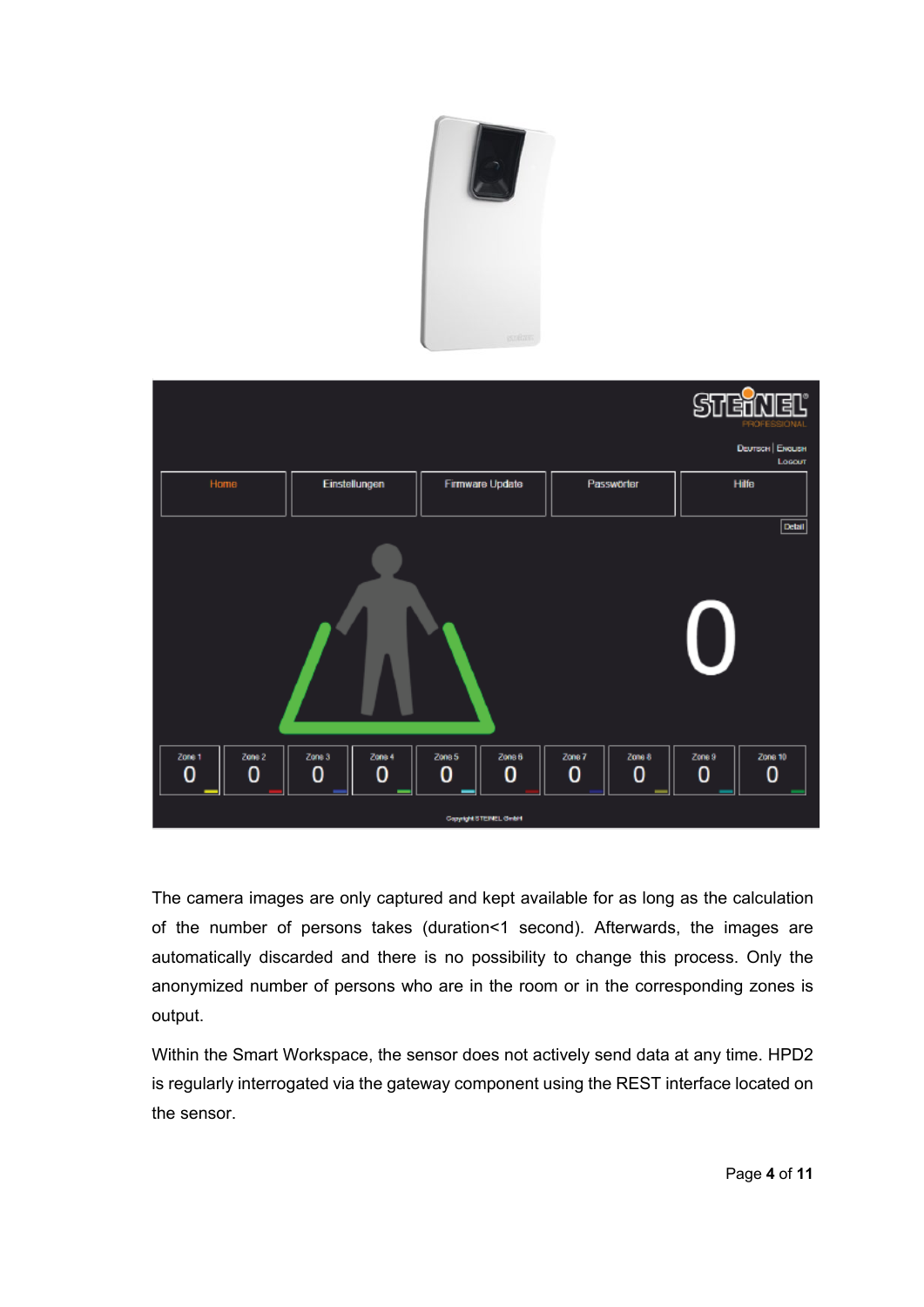HPD2 can make its data available via the Ethernet interface. Here the customer has the choice between REST, MQTT or BACnet. The interfaces can be configured in the internal web interface. For maximum security, the manufacturer recommends to integrate the sensor into a separate virtual network.

Access to the sensor is protected by the following measures

- Authentication by passwords
- Automated Logout
- Brute Force Protection
- No transmission of the camera image via the Ethernet interface

Active access to the camera image by natural persons is only intended for the period of sensor configuration and zone setup via the USB port on the device. The USB interface is used during the configuration of the zones. The configuration can only be processed locally at the respective place or room and is thus clearly visible to anyone currently present there. There is no possibility to configure the zones and the access to the live image with the web interface. After configuration via USB the user can administrate the HPD2 with the web interface in the internal network of the buyer or user. The sensor is protected against unauthorized access after installation.

8. Transnational issues:

HPD2 is offered on the website of Steinel GmbH. However, no data are transferred to any other country. The data will be anonymized and processed in the internal network of the buyer or user.

9. Tools used by the manufacturer of the IT product:

The manufacturer uses no special tools for the IT Product.

10. Edition of EuroPriSe Criteria used for the evaluation:

Criteria from January 2017 Commentary from May 2017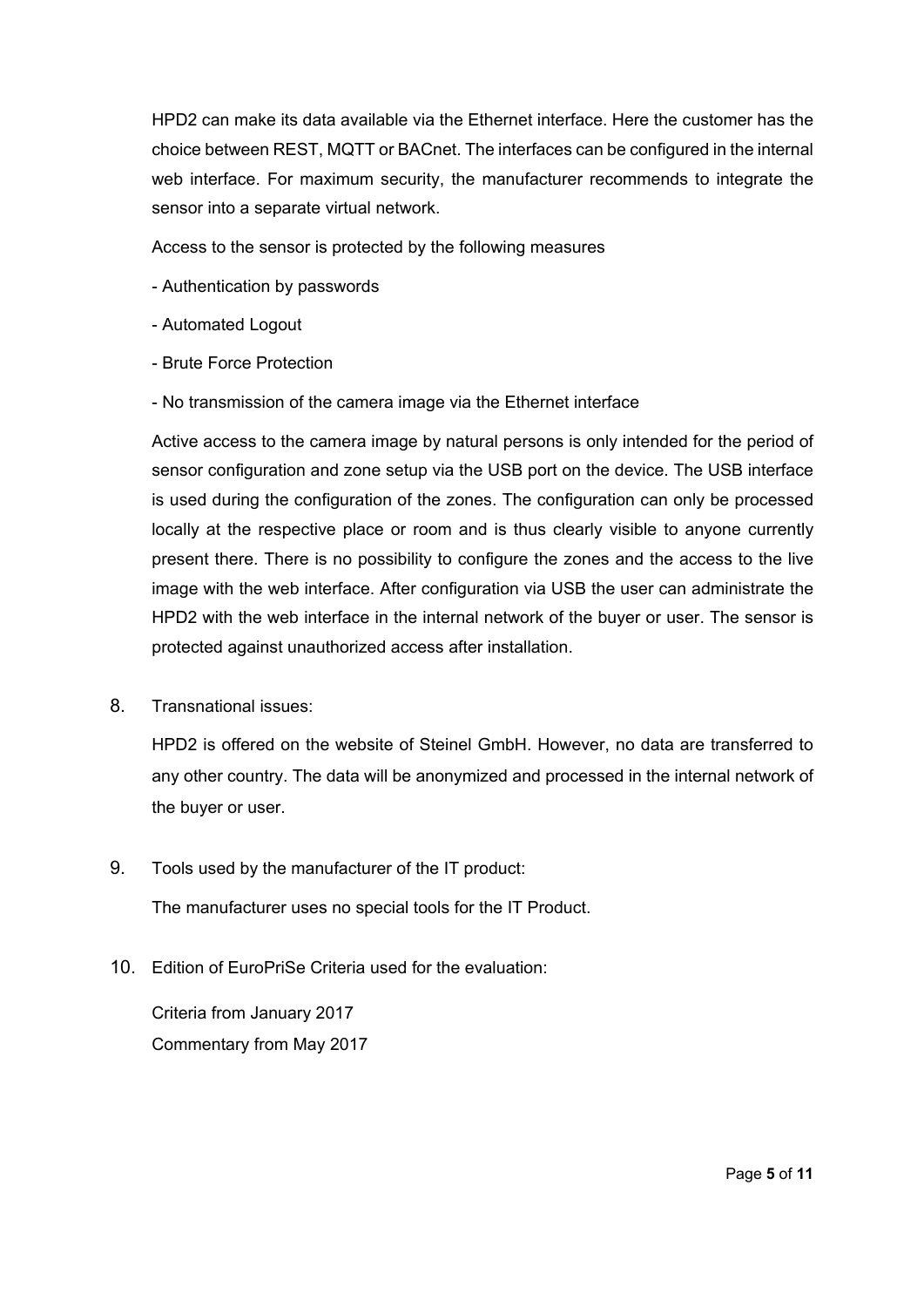#### 11. Evaluation methods:

The evaluators used the following methods for the technical and legal evaluation:

- Review and analysis of documents provided by Steinel
	- o Manual of HPD 2
	- o Further documentation, listed in the documented Evaluation Concept\_v0.2
	- o Reviewing of website of the manufacturer [www.steinel.de](http://www.steinel.de/) and [https://www.steinel.de/de/lights-sensors/produkte/sensoren/optischer](https://www.steinel.de/de/lights-sensors/produkte/sensoren/optischer-sensor/hpd2-033200.html)[sensor/hpd2-033200.html](https://www.steinel.de/de/lights-sensors/produkte/sensoren/optischer-sensor/hpd2-033200.html)
- Technical Evaluation
	- o Security Inspection of the device
		- Access image data over the listed interfaces
		- **Manipulation of data on the device**
		- Interfere with the traffic to the external interfaces
		- **Examine the behavior if the device is working to capacity**
		- **Trying to attack the device via the network**
	- o Web interface: OWASP testing guide (Web and API Top 10)
	- o Port and vulnerability scan
	- o Accessing the internal memory over the interfaces
	- $\circ$  Test the firmware update function
	- o Check Password handling
	- o Check the Logfiles
	- o SSL/TLS Scan
	- o Check overall Transport security
	- o Check Documentation
	- o Anonymization of data
- Interviews with
	- o Mr. Klaus Wördemann (Product Manager)
	- o Mr. Christian Dust
	- o Mr. Enrico Enge
	- o Mr. Jan Pohanka (Development)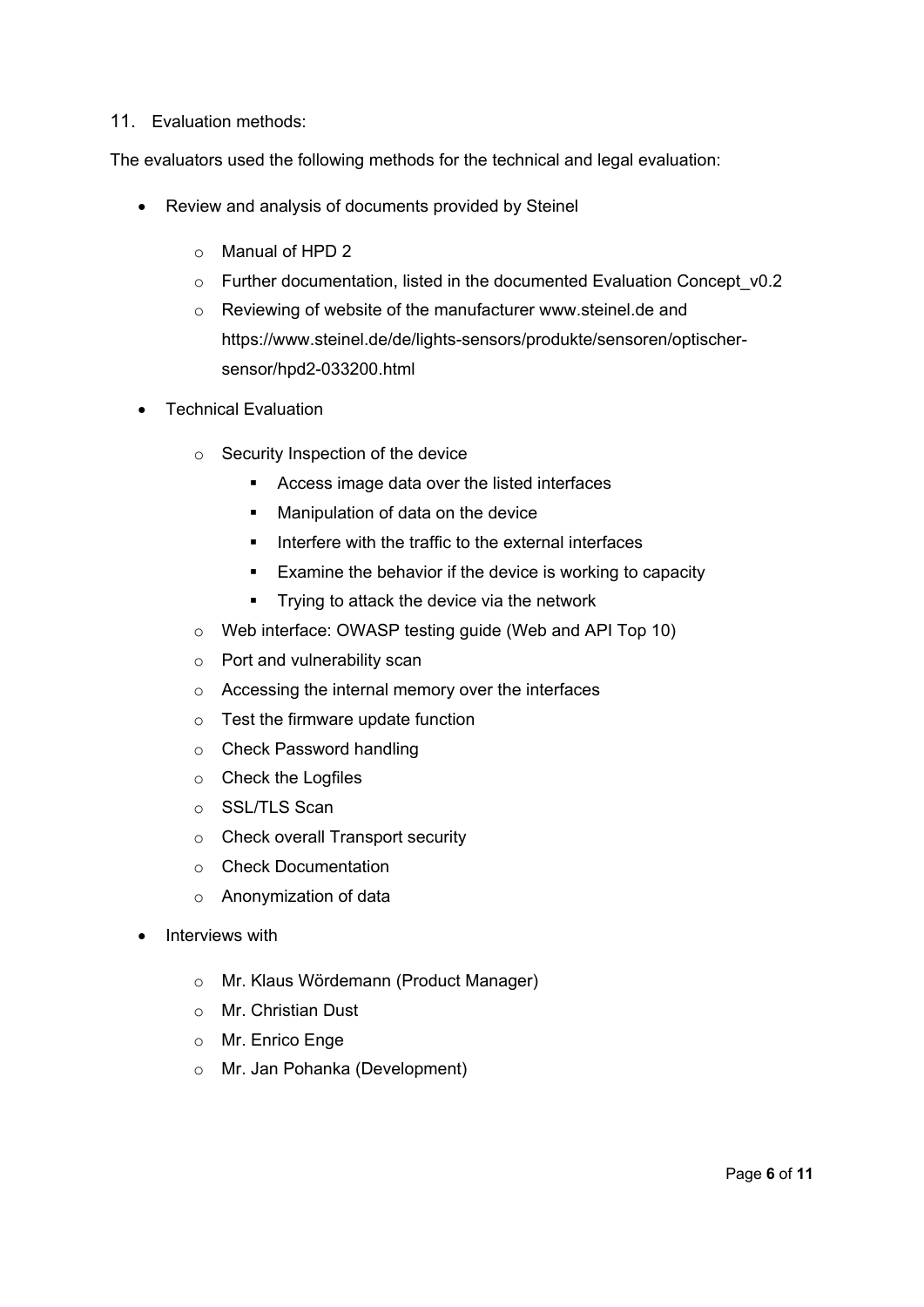#### 12. Evaluation results:

The core of the personal sensor is a high-precision optical system combined with a neural AI (artificial intelligence) algorithm. An integrated image analysis provides the corresponding data in real time. The image analysis, i.e. the processing of possible personal data, takes place exclusively in the device itself. The image processing carried out directly in the sensor provides information on the number of persons and their position.

The pictures are stored temporarily (duration <1 second) and are deleted afterwards immediately. The device does not persistently store images or other personal data. Only the anonymized information on the number of people in the zones is then indicated via the defined interfaces of the sensor. Access logs (IP addresses) and other logs for failure logging are also solely stored in volatile memory. Accordingly, the data are deleted after powering off the device.

The camera images are anonymized in a way that the information on the number of people does not allow any personal reference to be deduced. Consequently, the information, which remains after the anonymization of the camera images, does not represent personal data.

Two different roles exist via the LAN interface and an additional role via the USB interface. The basic user can only view statistics like number of detected persons or the values of the integrated sensors lux, temperature, and humidity. Additionally, the basic user can inspect the network settings of the device. The professional user can perform firmware updates, change passwords and modify the settings of the HPD2. It is possible to view the live picture of the device and to save a configuration picture in professional mode via USB interface after the input of the picture password (the manufacturer recommends to use a double password, e.g. with the works council or the data protection officer of the buyer or user). The saved configuration picture can be accessed also over LAN, but it is not possible to save a new picture.

User specific accounts do not exist. There is no inventory of granted access rights provided by the product. Access rights can solely be revoked by changing the passwords.

In general, the product is designed in a way that adequately complies with the general data protection principles.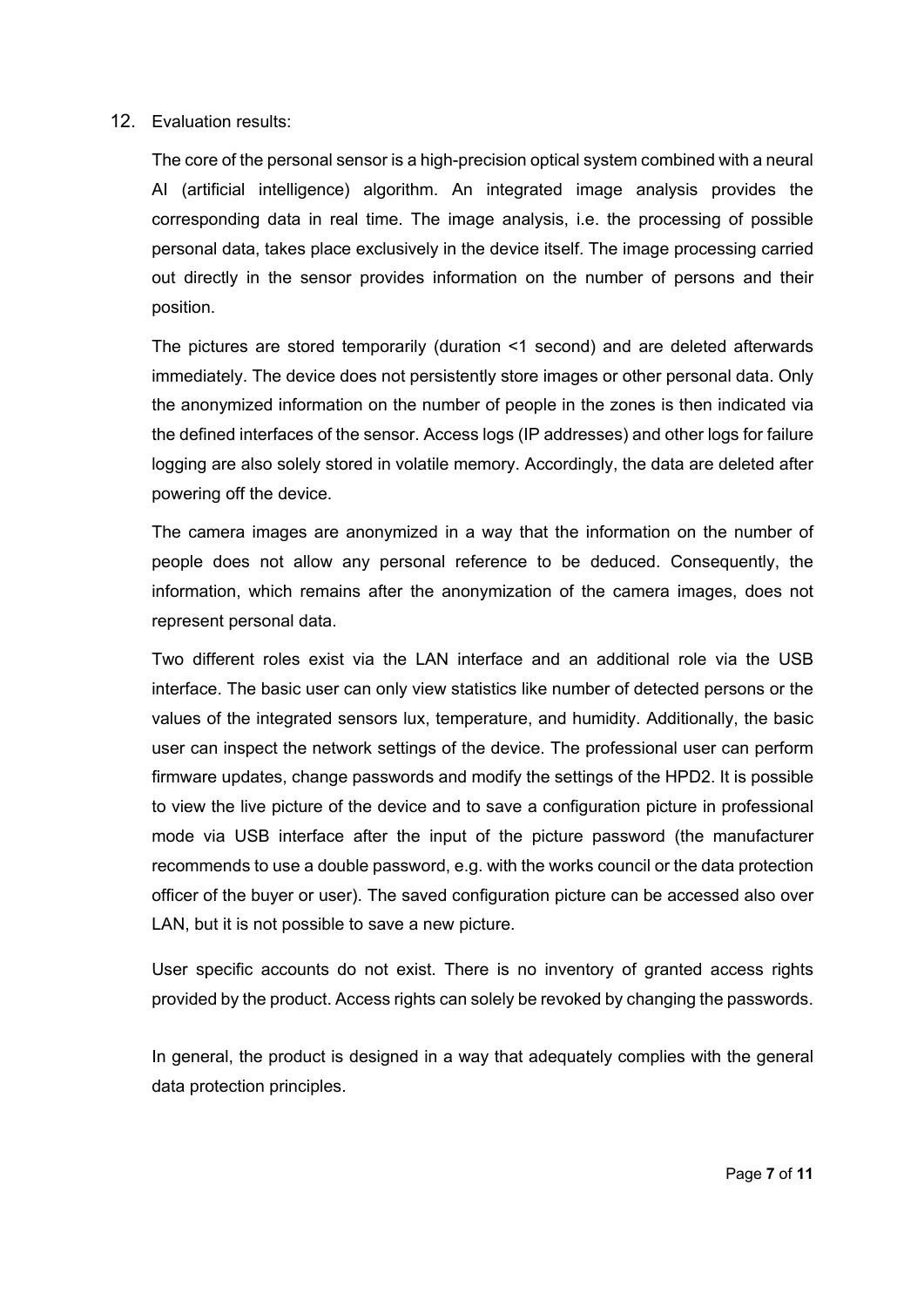The overall evaluation result is shown in the following table:

| #              | <b>Set</b>       | <b>Requirement</b>                        | <b>Evaluation result</b>   |
|----------------|------------------|-------------------------------------------|----------------------------|
| $\mathbf{1}$   | 1.2              | <b>Fundamental Technical Construction</b> | excellent                  |
| $\overline{2}$ | 2.1              | Legal Basis for the Processing of         | processing fully permitted |
|                |                  | <b>Personal Data</b>                      |                            |
| $\overline{3}$ | 2.2              | <b>General Requirements</b>               | adequate                   |
| 4              | 2.3              | Special Requirements to the Various       | adequate                   |
|                |                  | Phases of the Processing                  |                            |
| $5\phantom{1}$ | 2.4              | Special Types of Processing Operations    | adequate                   |
| 6              | 2.5              | <b>Compliance with General Data</b>       | adequate                   |
|                |                  | <b>Protection Principles</b>              |                            |
| $\overline{7}$ | 3.1              | <b>General duties</b>                     | adequate                   |
| 8              | 3.2              | Technology-specific and Service-specific  | adequate                   |
|                |                  | Requirements                              |                            |
| 9              | $\overline{4.1}$ | Rights under the General Data             | adequate                   |
|                |                  | <b>Protection Regulation (GDPR)</b>       |                            |
| 10             | 4.2              | Rights under the ePrivacy Directive       | not applicable             |
|                |                  | (ePD)                                     |                            |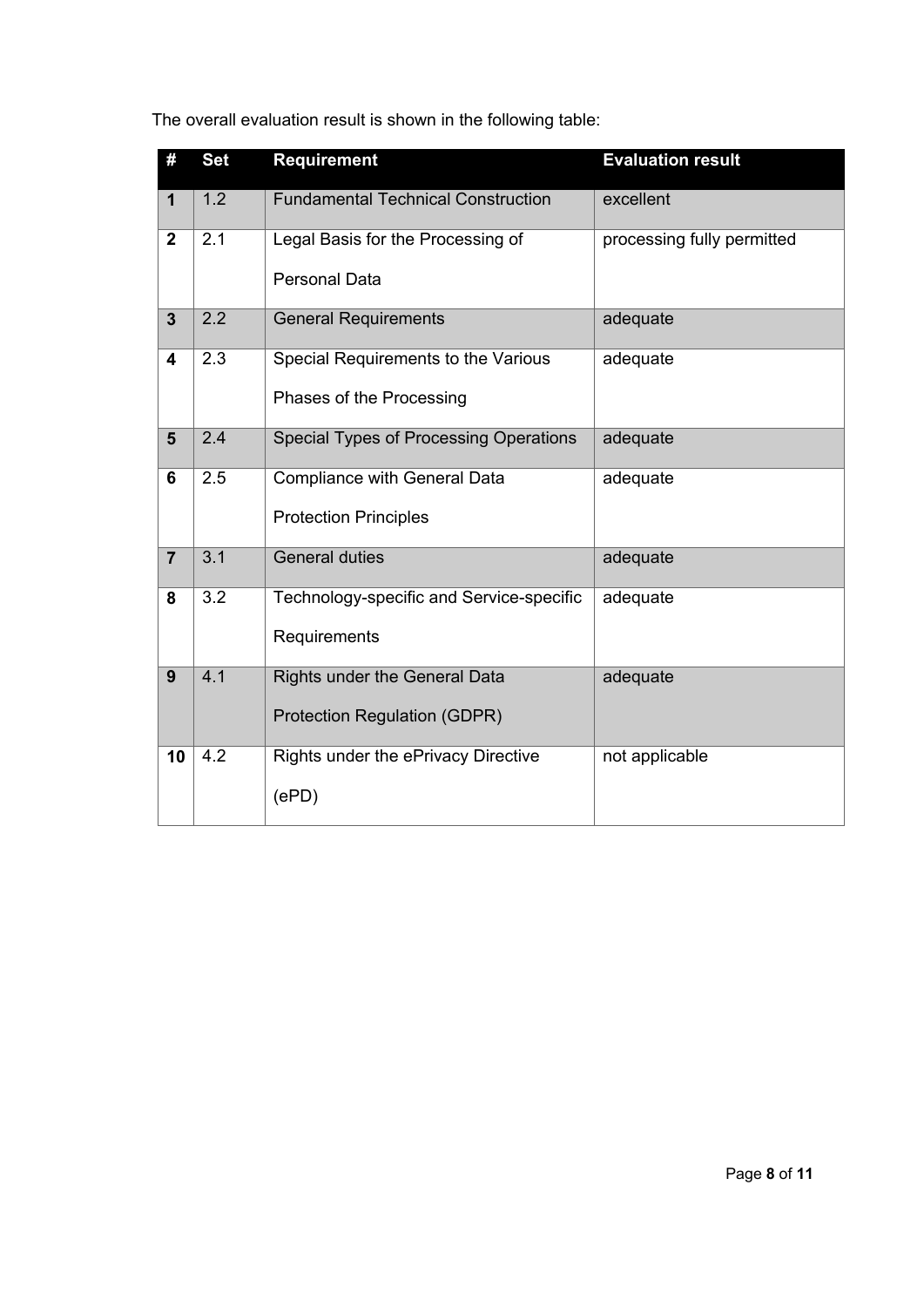#### 13. Data flow:

The following figure shows the data flow resulting from the use of HPD2:



#### 14. Privacy-enhancing functionalities:

The camera of the device takes pictures, which are processed by an image recognition algorithm to detect human presence. The pictures are stored temporarily and are deleted afterwards immediately. The device does not persistently store images except of the picture, which is being used during the initialization of the device and configuration of zones. Rather, it only stores image data in a volatile memory. Solely the anonymized number of persons detected can be accessed via the internal web interface of the device.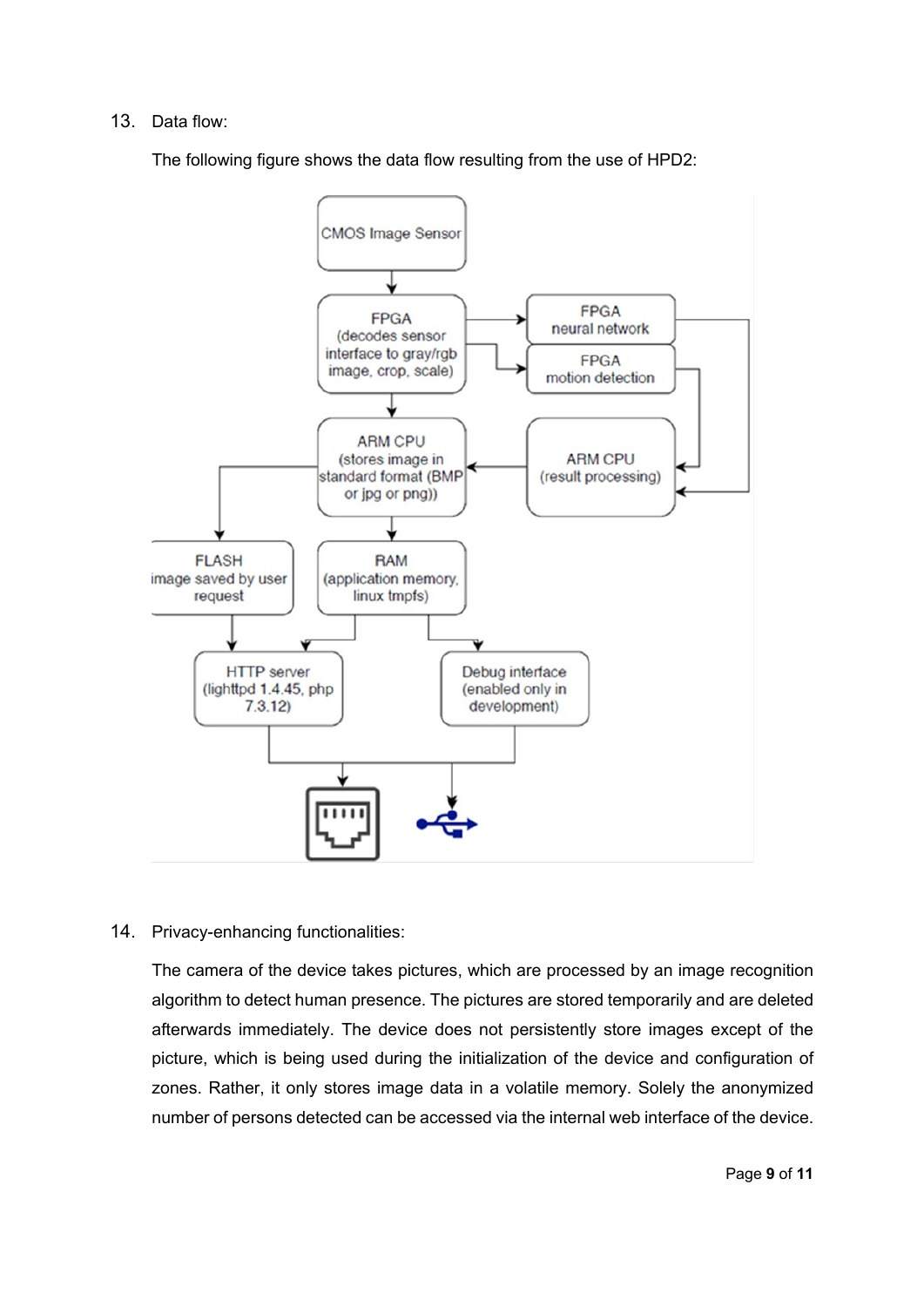- 15. Issues demanding special user attention:
	- Use of the double password to access the USB interface
	- Using a separated internal network for the device, use the sensor only in open space and/or flex offices.
	- Making sure that there are no persons in the room during the configuration of the zones (configuration picture for definition of zones)
	- Inform the employees of the functions of HPD2 in context to fulfill the transparency requirements.

These hints are also part of the data protection documentation of the manufacturer.

16. Compensation of weaknesses:

Not applicable

17. Decision table on relevant requirements:

| <b>EuroPriSe Requirement</b>                | <b>Decision</b> | <b>Remarks</b>                                                                                                                                                                                                                                                                                       |
|---------------------------------------------|-----------------|------------------------------------------------------------------------------------------------------------------------------------------------------------------------------------------------------------------------------------------------------------------------------------------------------|
| Data Avoidance and<br>Minimisation          | excellent       | The IT Product anonymises images so<br>no personal data are processed                                                                                                                                                                                                                                |
| Transparency                                | adequate        | The buyer or user is provided with a<br>data protection documentation                                                                                                                                                                                                                                |
| Technical-Organisational<br><b>Measures</b> | adequate        | HPD provides for anonymization of<br>image data, connections are encrypted<br>and data security measures are<br>implemented (e.g., access control with<br>double password, disconnection of<br>USB interface after 30 minutes). HPD2<br>is only used in the internal network of<br>the buyer or user |
| Data Subjects' Rights                       | adequate        | The buyer or user gets a data<br>protection information to use it for their<br>employees                                                                                                                                                                                                             |